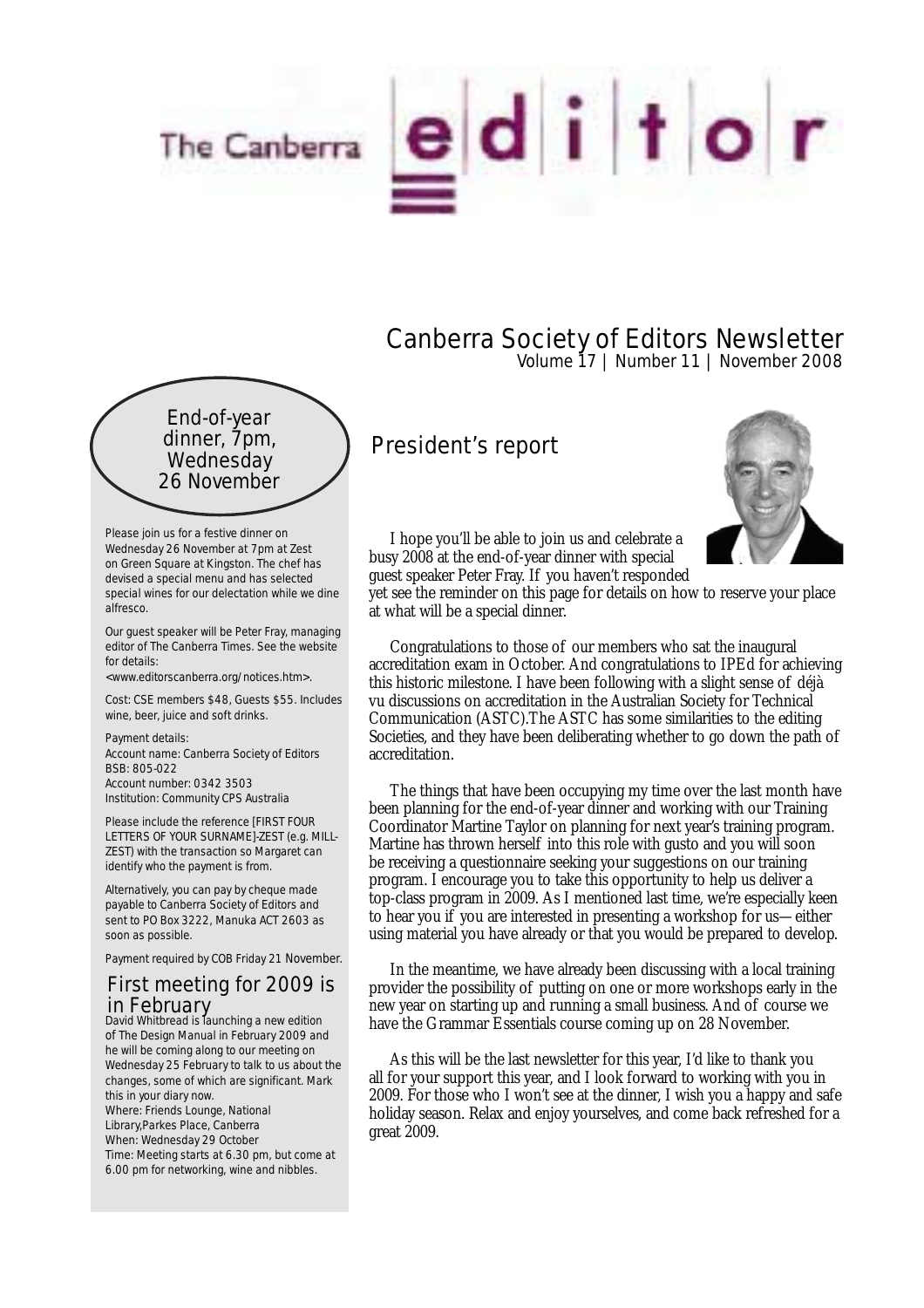#### The Canberra Editor © Canberra Society of Editors Inc. 2008

ISSN 1039-3358

Published by Canberra Society of Editors ABN 77 022 481 553 PO Box 3222 Manuka ACT 2603 www.editorscanberra.org

Opinions and statements in signed articles are the responsibility of the author.

#### Newsletter schedule

The next newsletter will appear in late February 2009.

The deadline for submissions to the next issue is Wednesday 4 February. The editor welcomes contributions by email to <virginia.cooke@gmail.com> using a .doc file format.

## Committee members 2008–09 **President**<br>Ted Briggs<br>6161 4924; 0407 018 433

tedbriggs@grapevine.com.au

Vice-President Sharon Eacott sharon@capital-letters.com.au

Immediate past President Virginia Wilton<br>6273 3048 (w) virginia@whh.com.au

## **Secretary**<br>Brian O'Donnell 0419 620 714 odonnell@effect.net.au

#### Treasurer

Margaret Millard 6288 6754 (h); 0402 029 552 margaret.millard@ozemail.com.au

Web minder, membership files Peter Judge<br>6296 6211 (w/h/fax)<br>peter.judge@bigpond.com

### Membership Secretary

Gil Garcon 6216 6572; 04 1470 1470 gil.garcon@ato.gov.au

## **Training Coordinator**<br>Martine Taylor 6260 7104 (ah) martinetaylor@hotmail.com

Newsletter editor Virginia Cooke virginia.cooke@gmail.com

#### Committee members Kerie Newell

Dallas Stow and Damaris Wilson Tina Toth Elena Guarracino Kevin Maguire

Public Officer<br>Helen Topor<br>6207 3414 (w) helen.topor@afp.com.au

### IPEd delegate Virginia Wilton 6273 3048 (w) virginia@whh.com.au

IPEd Accreditation Board Larissa Joseph 6161 5216 larissa.joseph@gmail.com

Chris Pirie 6282 3730 cpirie@netspeed.com.au

## IPEd notes

#### News from the Institute of Professional Editors

IPEd's first accreditation examination, held on 18 October 2008 at seven locations around the country, was not only a milestone in the professional development of editors but also a logistical triumph. Only minor hiccups were reported by invigilators, a tribute to the organisational ability and sheer hard work of the members of the Accreditation Board and its affiliates, all of whom are volunteers.

171 editors took the exam, which is more than IPEd's target of 150. The numbers at the various venues were as follows: 15 in Adelaide (14%), 21 in Brisbane (13%), 21 in Canberra (11%), 7 in Hobart (10%), 50 in Melbourne (10%), 20 in Perth (20%) and 37 in Sydney (10%). The percentages are the approximate proportions of the local society of editors' membership numbers. Eight of the examinees were not members of a society.

It seems that, in general, most examinees were favourably disposed to the process and content of the exam. Here is one unsolicited comment:

"Making the sample exam available was very useful for us. It gave us a chance to (a) assess whether we should take the plunge, and (b) practice! I'm sure I wasn't the only one who hadn't sat an exam for decades (nearly 30 years in my case), so it was great to have the sample exam to bring some of those grey cells back into action.

...The exam itself was wellconstructed and I thought it catered well for the wide range of skills and experience that the examinees might have had. I particularly liked the fact that we could choose which questions to answer from a number of options, as this allowed us to play to our strengths."

All examinees gave it their best and came well equipped for the task. A report from Victoria notes:

"We had a great venue and people were pleased with it and commented that the exam was good. We had some arrive with the biggest dictionaries you have ever seen, that they had lugged across town on public transport!"

For a job well done, bouquets go to the Accreditation Board, the Assessors Forum, the exam development team, the exam coordinator, the Communication Committee for promotion and Sapro Conference Management for handling the nuts and bolts of exam registrations. It is planned to hold a second exam sometime during 2009.

The plan was to complete the marking by 30 November. However at their recent moderation workshop the exam assessors decided that they needed more time to ensure consistency so candidates will now receive their results by 15 December at the latest. The Accreditation Board apologises for this delay as it knows people are anxious to hear their results, but is confident that all will understand the need to get things right.

In other news, we have to report the resignation of Michael Lewis as the SocEds (NSW) nominee on the IPEd Council. We thank Michael for his singular contribution and wish him well for the future. The NSW society will confirm a new nominee shortly.

The Council will meet by teleconference on Sunday 30 November. The draft agenda for the meeting is on the website.

> *Ed Highley Secretary www.iped-editors.org*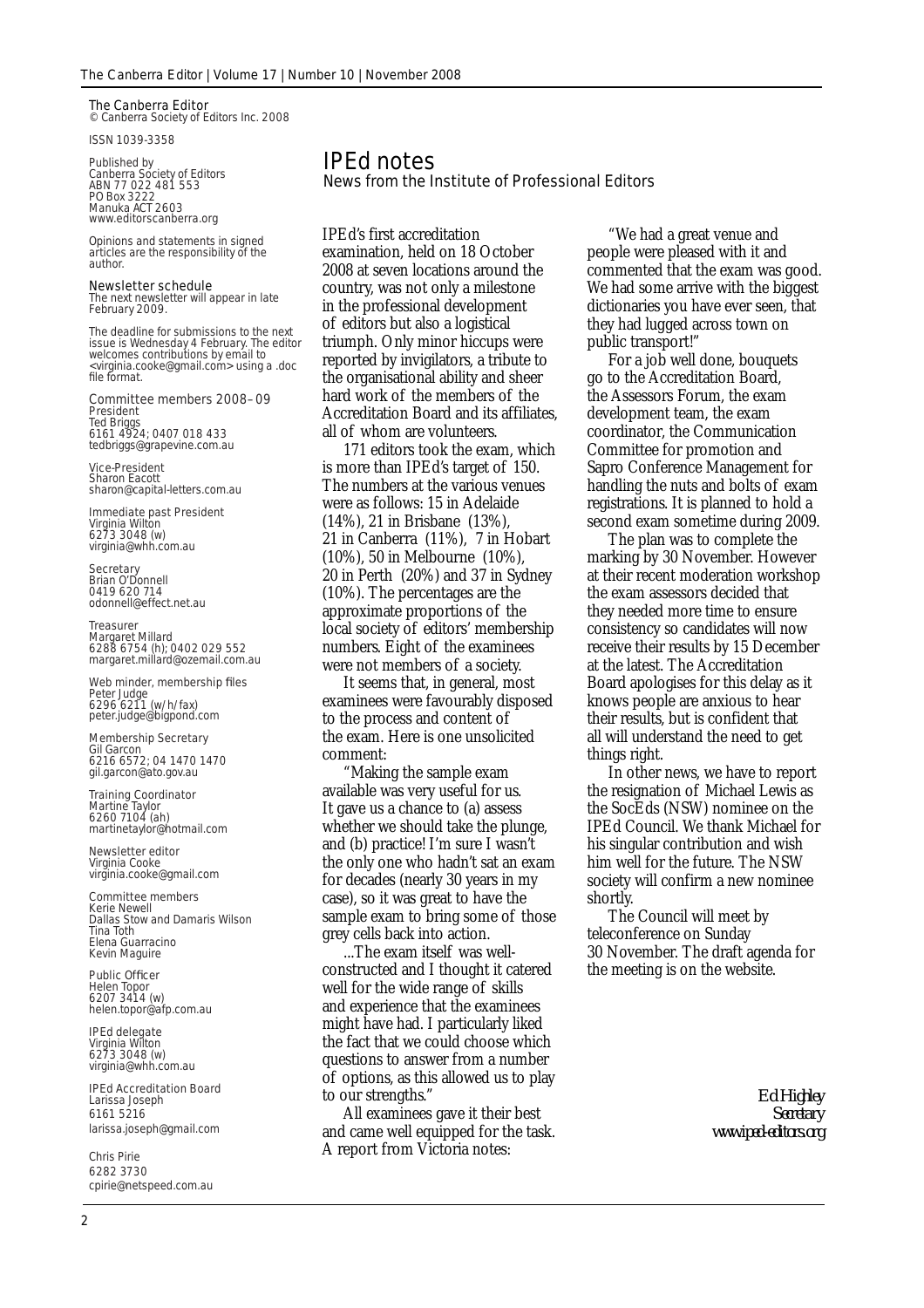

## Thinking about words—the end of finance

Wait a minute—we have a global financial crisis, but isn't '*end* of finance' going a bit far? Not really. If we are thinking just about the words, *finance* and *finish* have common origins in Old French, when your 'finance' was a payment to settle a debt, to put an end to—*amener à fin*—an obligation. It could even be a ransom, in the days when prisoners were 'put to finance'. The most extreme case of this may be the ransom paid for the release of Richard the Lionheart, who had been captured by the Austrians on his way back from the Third Crusade in 1192. His mother, Eleanor of Aquitaine, financed 150,000 marks to free him—almost three times the annual income of the English Crown at the time—by taxing the entire nation a quarter of the value of their property and confiscating the treasures of the churches. Let's hope that we don't face the same kind of taxation to pay for the government's efforts to rescue our economy!

Finance didn't even have to be money. Chaucer has Mary Magdalene lamenting 'There is no more, but dethe is my fynaunce'. A grim prospect if you had a *mortgage*, where the *mort* did indeed refer to death and the *gage* to a pledge. But a 17th century definition explains '… if he doth not pay, the land which is put in pledge … is taken from him for ever, and so dead to him'. So while your own head might be safe, your property could pass for ever into your creditor's hands.

To some extent 'gage' implies an element of risk to both parties. Grimm's law tells us that *g* and *w* are often interchangeable, so that *gage* and *wager* are related. When you lend money for somebody to buy a house or car, you are gambling that the value of that property will at least cover the remaining value of the debt if the debtor defaults. This certainly used to be true of houses, which increased in value year by year, although it could never have been true for cars, which depreciate spectacularly the moment you drive them out of the dealer's yard. The terms of the loan, and particularly the interest rate, are calculated to take these factors into account. A *prime* mortgage is a safe bet. Our current financial predicament began with the failure of *subprime* loans, where for many years the lenders threw caution to the winds and lent to borrowers who were known risks, or whose property was not worth the asking price and so could never recover the loan amount. The domino effect of the failure of these loans was compounded by the consequent slump in house prices,

which meant that more and more of these properties became worth less than the mortgage value.

In order to continue, business needs money. Usually this means borrowing, because the firm's assets are tied up in stock, premises or machinery. If the cost of money goes up, because the interest rate rises, clearly the firm has to work harder to pay for it. Generally this means it has to increase its sales, but if the customers are also short of cash this may be difficult. It's all a tricky balancing act, and if it topples the result may be bankruptcy—a word that reached us in the 16th century from the Italian *bancarotta*, literally a 'broken bank'. Gamblers hope they may break the bank some day, but not in the sense of becoming bankrupt!

Capital was at first a word applied to the head—Latin *caput*, *capitis*—either your own or anything else predominantly vertical, like the top of a column. Capital letters were so called because they came at the head of the page or paragraph or sentence; Chaucer waxed lyrical about them, especially the decorated capitals so much in vogue in medieval times. A capital offence was one for which you might quite literally lose your head. Only by the early 1600s is the term used to describe a body's wealth, worth or substance.

In difficult times we try to accumulate savings that we can fall back on, but where do we put them? Under the mattress does nothing for us or anybody else. If we put our savings in the bank, we pass the risk to the bankers. If we invest in stocks and shares we take the risk upon ourselves, and whenever we do so we are warned that the value of these investments can as easily fall as rise. It seems certain, though, that our patriotic duty is to spend up big, whether through wild retail therapy or cautious investment, to keep those businesses afloat! And 'investment' is another word that has changed its meaning through the years. Up to the 17th century 'investment' generally referred to the clergy putting on their robes, or to besieging a city. The term was then applied by East India Company to purchasing property in the hope of profit. The Company was busy buying Indian goods, particularly cotton, and transporting them back to England for sale, and saw this activity as a safe 'investment'.

The cost of buying money is referred to as 'interest', but there too lie some oddities. The Latin word *interest* is a verb meaning 'it makes a difference, it matters, it's important'. There seems to be some confusion

*(Continued on page 5)*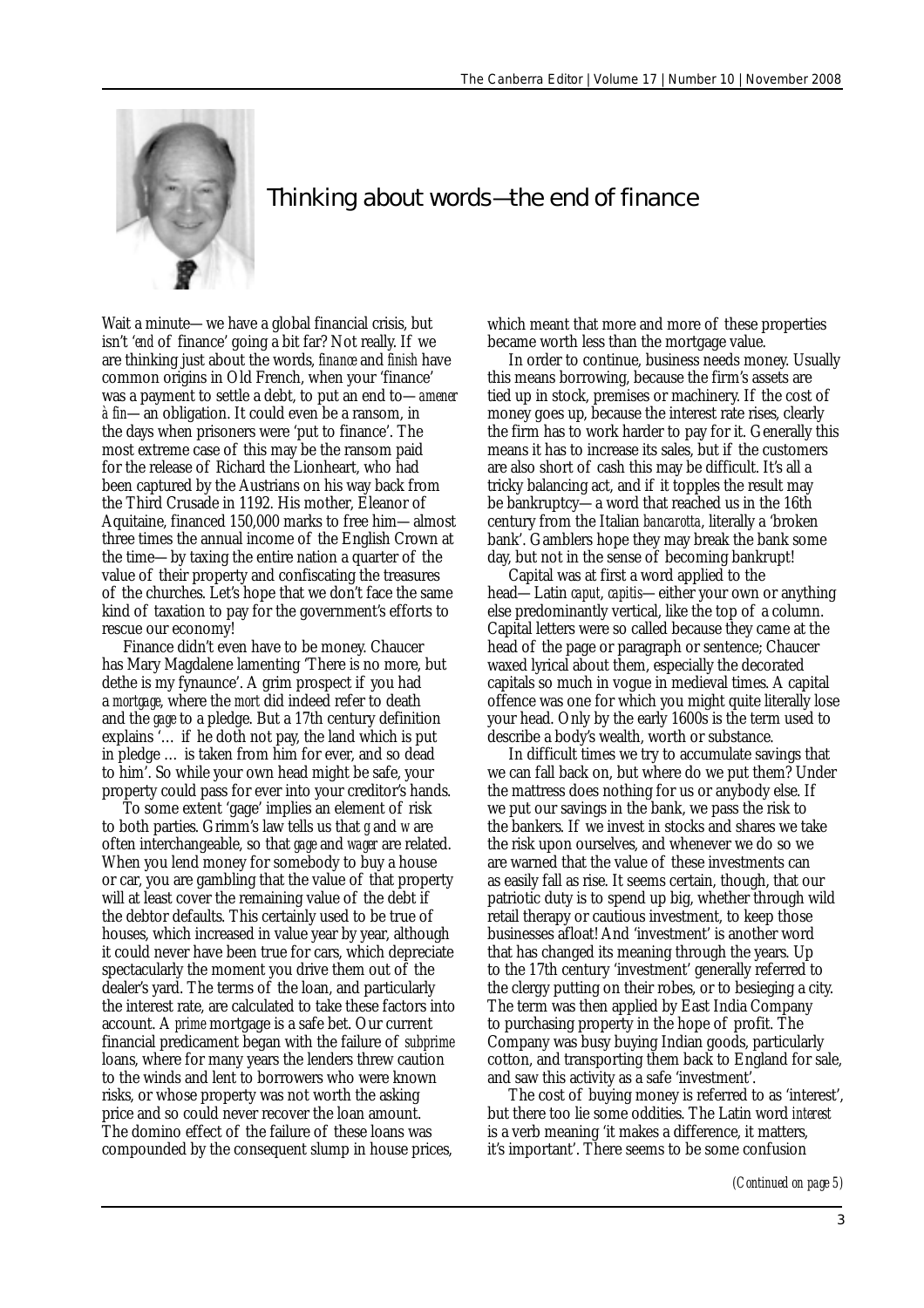

## Grammar's in style...avoiding style crampers

Don't let these 'grammar gremlins' cramp your writing style, slow you down as you edit, or drive you to dictionaries or serious grammar textbooks too

often. Some of these gremlins crop up in material submitted for editing by people with English as a second or third language. Some occur in everyone's writing, from time to time. I will go into some detail about each of these points next year, but here's something to think about over the end-of-year break:

#### **Articles**

We use a, an or the in noun phrases—a or an as the indefinite article: *a* book, *an* open book (a before a consonant, an before a vowel or vowel sound); the as the definite article: he grabbed *the* last piece of cake. When we generalise, we often don't use an article at all: Books are stored on shelves in libraries.

#### **Plurals**

The most common plural endings on nouns are -s, -es, and -en—books, box*es*, childr*en*. However, there are many unusual plurals like mice, geese, sheep, data, criteria. And there are some downright weird plurals—for example, the plural of 'mouse' (the one you push around your desk to operate your computer) is not 'mice': it's 'mouses'.

#### **Plurals plus numerators**

In many languages, a numerator is sufficient to indicate plural as well, but not in English. An Asian person might write 'I bought *two book* at the shop', whereas the correct English way would be 'I bought *two books* at the shop'.

#### **Prepositions**

These little words show relationships between words. There are many kinds, such as prepositions of place, time and so on: 'the ball is *under* the table', 'I will complete it *before* dinner'. Prepositional idiom also dictates which preposition should be used to indicate the particular relationship with the same word in various contexts: 'I am responsible *to* my boss', 'I am responsible *for* the annual report'.

#### **Verb tense for meaning**

Tense means time, so if you are talking about something that started a while ago but is still going on, you would use a continuous tense: 'I *have been living* in Canberra for twenty years'. Tense is one of the hardest concepts for many people to understand, so I will

discuss this at length next year.

#### **Proximity of adverbs and verbs**

It is best to place adverbs as close as you can to the verbs they modify. 'He *worked diligently* at the task' is better than 'He *worked* at the task *diligently*'.

Avoiding embedding material between the subject of a sentence and the verb

Keep subject and verb as close together as possible. '*My brother* is over there in the brown suit' is better than '*That man* over there in the brown suit *is my brother*'.

#### **Subject–verb agreement**

Make sure that you use a singular verb with a singular subject, and plural with plural: '*A case* of books *has* arrived this morning' ('case' is singular); '*Two litres* of milk *are* needed for this recipe' ('litres' is plural). But note: 'Bacon and eggs *is* a great breakfast' ('bacon and eggs' is one dish, so is regarded as singular.)

Apostrophes for possession and omission—not plural Whole books have been written about the use of the apostrophe. This can be confusing. My rule is just a few lines long, and I will tell you about it next year. For now, here are some correct examples: 'This is the *boy's* cap'; 'These are the *boys'* caps'; 'The *men's* shoe department is on this floor'; 'Please arrive at six *o'clock*'; 'In the *1960s*, the Beatles were popular'.

#### **Possessive pronouns**

English has the remnants of a case system in the personal pronoun system—I, me, my, mine for example. Because a special form of the pronoun is used to show possession, there is no need for an apostrophe at all: my, mine; your, yours; his, her, hers, its, their, theirs. So what's *it's*? This is a contraction meaning 'it is'.

Just before writing this piece, I bought the ingredients for the Christmas pudding I make every year for my family. There's a little of this, a little of that and a recipe. I thought this last article for 2008 could well be my Christmas grammar pudding for you, my editing 'family'. Have a great holiday—see you in 2009.

#### Christmas reading (the 'recipe')

Murphy, E M, 1989 (or one of many later reprints) *Effective writing: plain English at work*, Pitman, Melbourne (copies available from Elizabeth Murphy).

© Elizabeth Manning Murphy, 2008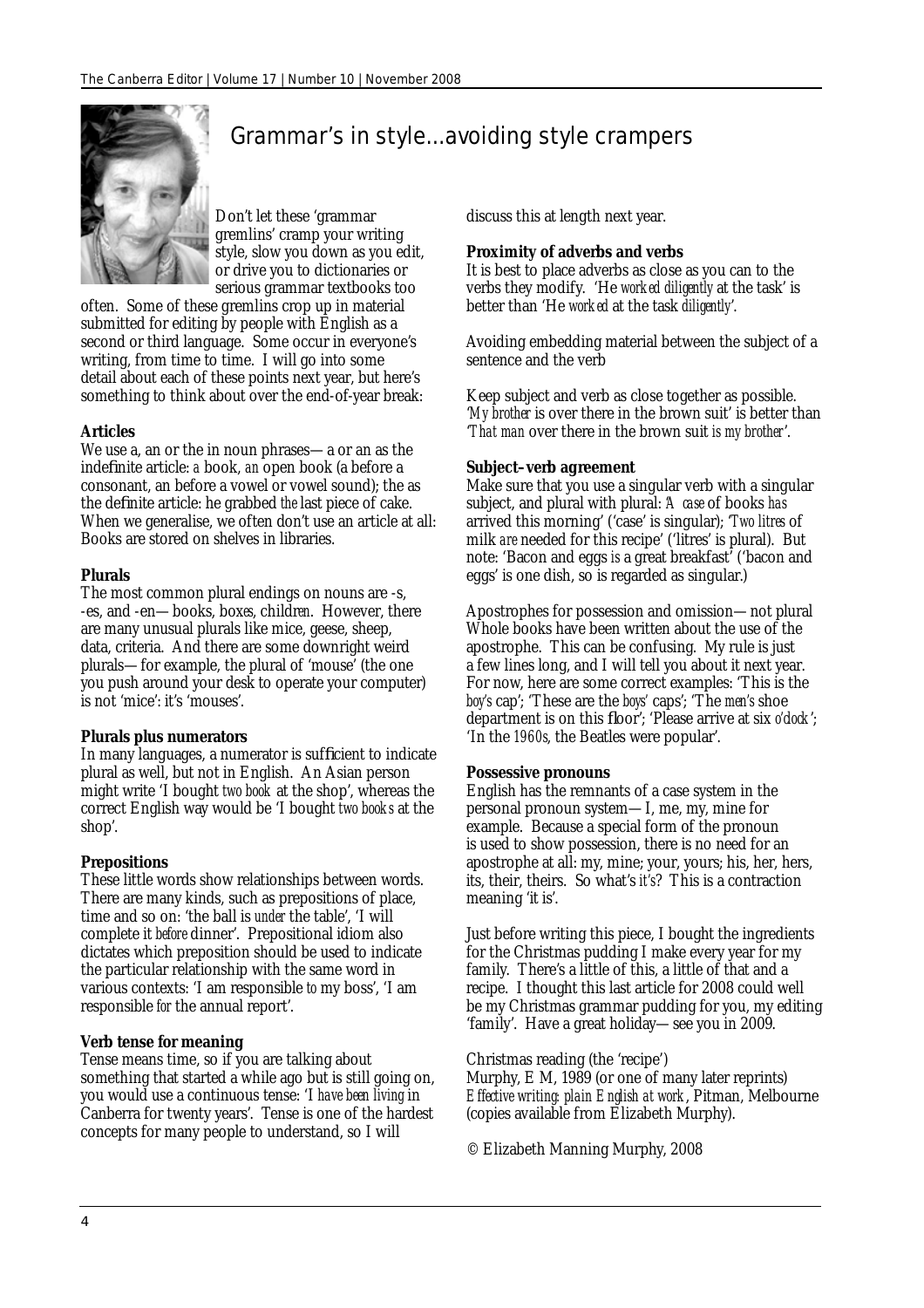#### *(Thinking about words...continued from page 3)*

about quite how or when this verb became a noun; it may be from the French *intérêt*, which in the 13th century meant 'damages or prejudice' and only a couple of hundred years later referred to somebody's share in an undertaking. In England, a 15th century Parliamentary Roll talks of 'interest, right or title of or in any of the premises', and we still use the word with this sense.

Nowadays it's the interest *rate* that we watch anxiously. 'Rate' goes back to the Latin phrase *pro rata parte* (from which we still use 'pro rata') meaning 'according to the proportional share', implying a measure of something judged against some other measure. That 'rata' is the feminine past participle of *reri*, to think or judge—it is significant that words like 'ratio' and 'ratify' come from the same root. The interest rate is usually expressed as 'per cent', your speed rate is 'per hour' and your 'general rates' are calculated as a proportion of the value of your

property. The interest rate was once thought of as the main factor affecting investment—high interest meant less investment. Now we consider that the investment rate is mainly a question of confidence in the future. That confidence has taken a nasty knock from which it may take a while to recover.

A sombre note on which to finish, but this is a sombre topic and these are sombre times. I promise something a bit jollier to start 2009. Meanwhile, happy Christmas!

#### Peter Judge

Sources: The *Oxford English Dictionary* Second Edition on CD-ROM v.3.0. *Encyclopaedia Britannica* 2008 Ultimate Reference Suite. *Le trésor de la langue française* at <http://atilf.atilf.fr/tlf.htm>.

## Summary of CSE Committee Meeting, 21 October 2008

#### **Training matters**

• Training needs survey: Martine has developed a draft training needs survey and sought feedback from committee members by 31 October.

• Preliminary discussions with a possible presenter for sessions on the 'business side' of being an editor.

• Encouraging members to run training events. It was generally agreed that any members who conduct training events should receive a professional rate of remuneration.

• Grammar Essentials course for 28 November. So far only six people have paid fees to attend, so more marketing may be required.

• Certificates for people who complete training courses: generally thought to be a good idea and we will do this from now on.

#### **Membership**

Nine new applications considered and approved.

#### **IPEd**

• Feedback on the accreditation exam from Virginia, Dallas and Larissa: exam was highly successful with 21 people sitting it in Canberra. A report should be published on the IPed website in due course.

The position of IPed Secretary has been advertised and has attracted considerable interest.

#### **End-of-year dinner**

• The meeting scheduled for Wednesday 26 November will be the Annual CSE Dinner, which will be held at Zest in Green Square in Kingston

It has been confirmed that Peter Frey, managing editor of the Canberra Times, will be the guest speaker for the evening.

#### **Website review**

Sharon and Margaret undertook to commence the review (suggested in Joe Massingham's report).

#### **Committee blog**

We have received an offer of professional assistance to assist in developing the committee blog.

# So you think you know everything about words?

If you're interested in words than you should look at World Wide Words. Michael Quinion's renowned site explores the English language from a British viewpoint. There are more than 2,000 pages available, with fresh ones added each week. He discusses new terms, displays weird words, gets behind words and phrases in the news and answers questions. A weekly newsletter by e-mail and RSS keeps you in touch. The site is at <www.worldwidewords.org>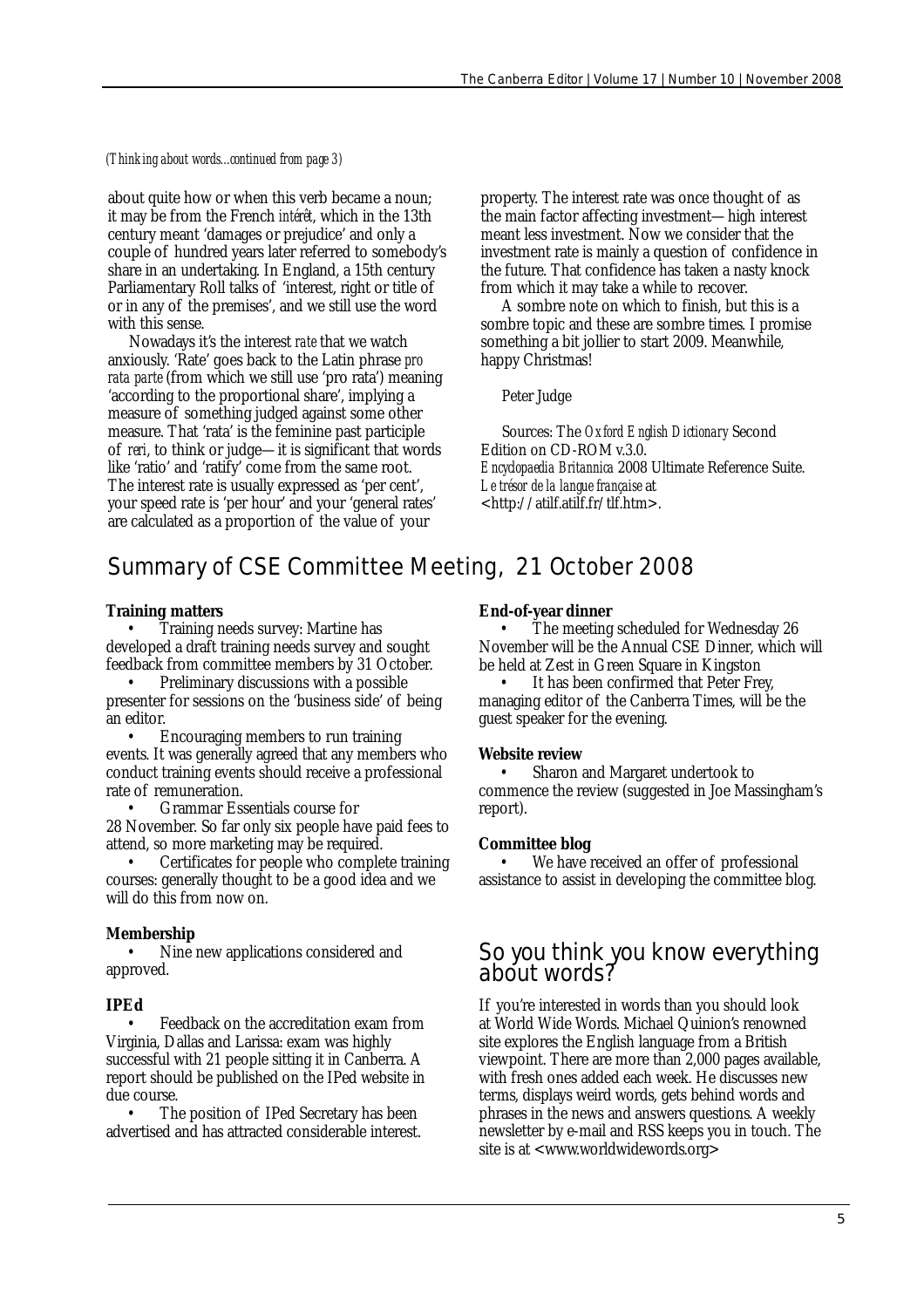## **Last chance to enrol for Grammar** Essentials workshop on Friday 28 November

Editors often feel they need to know more grammar, but how much is enough? The major grammars of contemporary English run to more than 1000 pages, with vast networks of grammatical terms. Editors probably don't need to know all of them-unless they are aiming for a career change. What they do need for the purposes of professional editing is enough grammar to:

- Make the most of dictionaries, style manuals and other language references
- Understand and explain the variable points of current English usage
- Capitalise on language resources for cohesive writing
- Enlarge their repertoire for managing stylistic change.

Presenter:

Pam Peters, Professor of Linguistics, Macquarie **University** Friday 28 November 9:15 am to 4:45 pm National Library, Training Room 3/4 \$195 members, \$240 non-members Contact Margaret Millard, email <margaret.millard@ozemail.com.au> phone: 6288 6754 (h) 0402 029 552 (mob)

## ASTC Conference summary

Rhonda Bracy has provided on her blog a summary of the recent conference of the Australian Society for Technical Communication (NSW). Most if not all of the sessions are relevant to us as editors. Links are: <http://cybertext.wordpress.com/2008/10/31/astcnsw-conference-2008-day-1> <http://cybertext.wordpress.com/2008/11/01/astcnsw-conference-2008-day-2>

## Editing opportunities

## **Institute of Professional Editors Limited**

Company Secretary

The Institute of Professional Editors (IPEd) Limited was incorporated in January 2008. IPEd's mission is to advance the profession of editing. It is owned by member associations of editors in the six states and the ACT. For more information about IPEd, go to <www.iped-editors.org.au>.

IPEd invites applications for the position of Company Secretary. The Secretary services the IPEd Council in its work, with outsourced accounting and legal support.

The successful applicant will be employed as a freelance contractor, working from their own premises. The estimated requirement is for an average of 15 to 20 hours per month, at \$60 per hour including GST. Applicants will need to have an ABN or ACN.

Applications close on 30 November 2008.

Selection criteria and a duty statement for the position can be obtained by emailing the Chair of the Council, Virginia Wilton. Her email address is <virginia@whh.com.au>. Please use the following message line: IPEd Company Secretary position\_yoursurname\_ yourfirstinitial.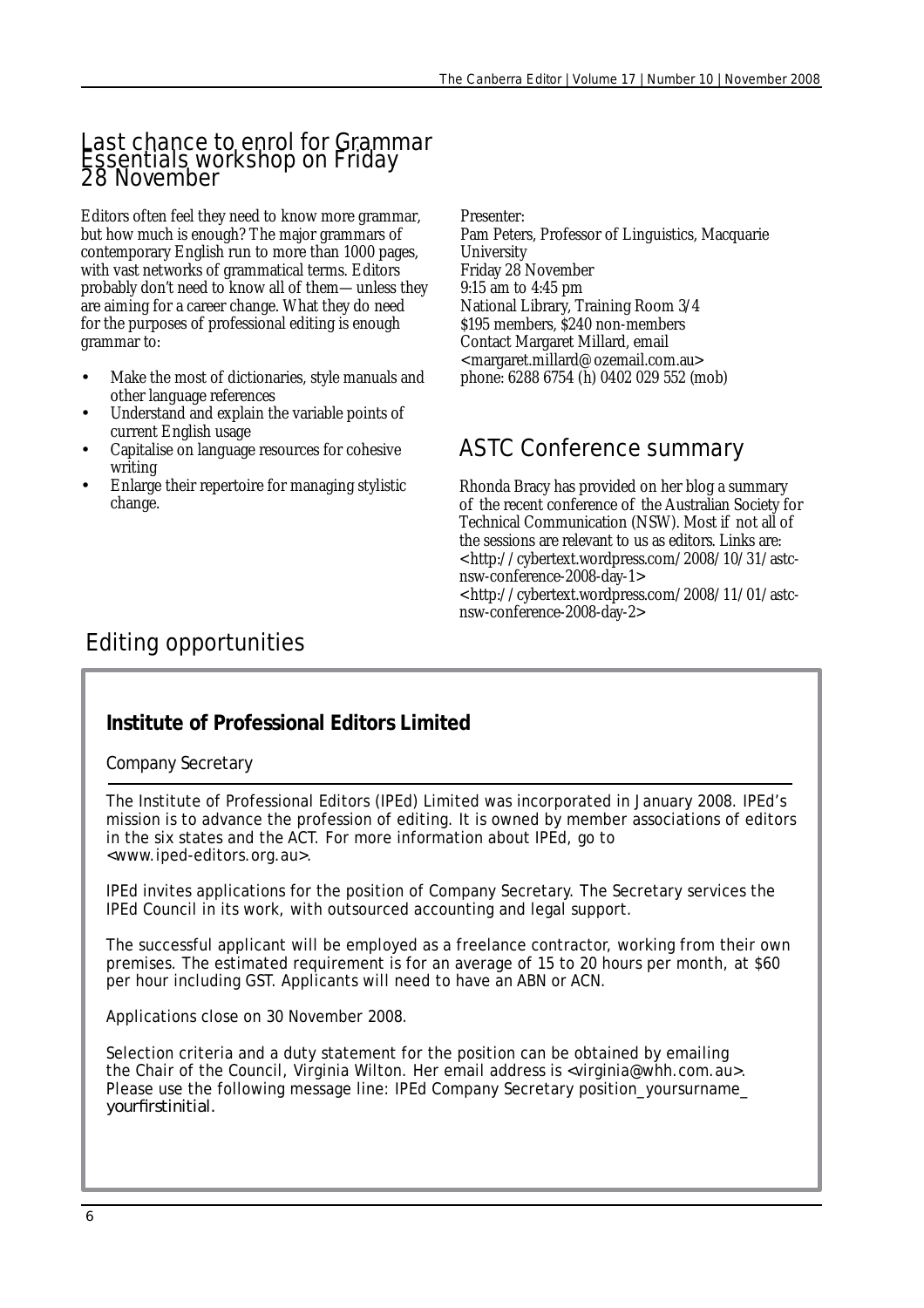*(Editing opportunities...continued)*

#### Part-time teaching roles with the Military Communication Program, UNSW@ADFA

The Military Communication Program is a military subject taught at ADFA which introduces cadets and midshipmen to the service or military writing they will have to produce in their careers (minutes, letters, administrative instructions, post-activity reports, minutes of meetings etc) and oral communication (briefs, introductions, presentations etc). The program runs over the three years that cadets are at the Academy during university semester times.

Although these are teaching roles, the content is very prescriptive and all lesson plans and materials are provided without the need for input from tutors. The skills needed from tutors are in the area of marking, of which there is a high volume. The focus of the marking is on correct grammar and punctuation, appropriate document/presentation structure, and correct formatting in accordance with ADFP102—Defence Writing Standards. Because of this focus, we feel the positions would suit people with qualifications in editing.

The details of the roles are as follows:

Employer: UNSW@ADFA under UNSW Academic Staff Enterprise Agreement 2006

Employment status: Casual Tutor (ongoing)

Employment periods: Late Feb to mid June and mid July to mid Oct (approx 10 teaching weeks in each period)

Usual hours per week: Two initial tutorials plus four to six repeat tutorials; five to 10 hours of marking per week; two hour staff meeting

Pay rates: Initial tutorial per hour—\$107.31; repeat tutorial per hour—\$71.54; marking—\$35.77 per hour; other duties (staff meeting)—\$35.77 per hour.

Induction framework: New tutors will be asked to learn some of the Defence Conventions, will observe an experienced tutor for a few weeks then take a limited number of classes until confident (all paid). Roles will commence in February 2009.

Qualifications and skills required: degree, and teaching or editing qualification, explicit knowledge of English grammar, confidence in presenting coursework to students.

To apply: Send CV with covering letter expressing interest and availability to <m.grose@adfa.edu.au> Melinda Grose Manager, Military Communication Program UNSW@ADFA

## Letter to the Editor

Some blessed incite...

Q. I recently wrote an essay and used some information that my adult son gave me, and when I told him I was using it, he said I had to cite him. In my view, if you give birth to a source and he's still living under your roof, you don't have to cite him. What's your view?

A. I'm sorry, but I'm afraid you do owe him something for the material. If you don't want to credit him in a citation, you might try to cast this as a workfor-hire arrangement. Tell him you'll negotiate the payment the next time you're negotiating his rent.